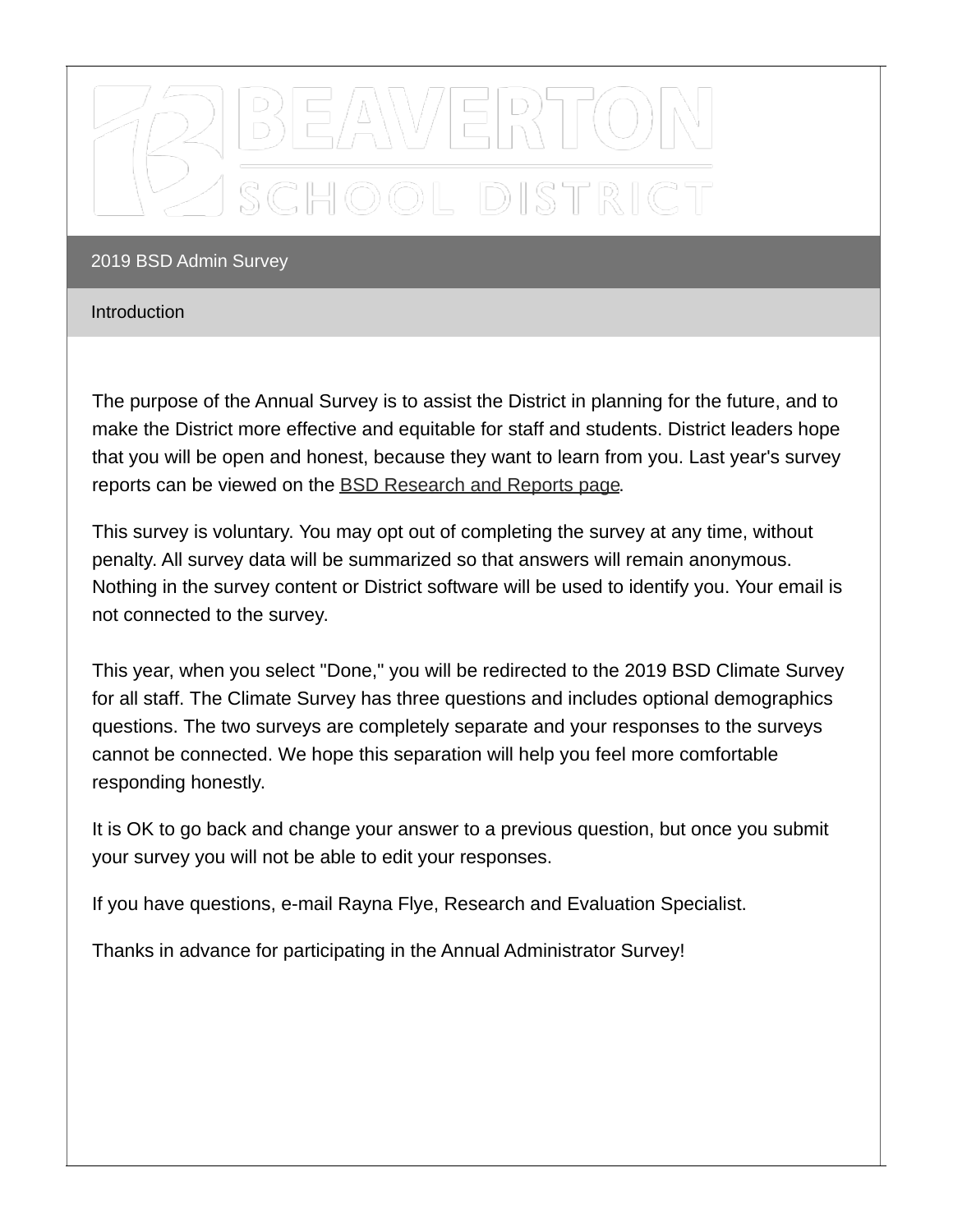

# School/Department Communication

### 1. Do you agree or disagree that...

|                                                                                         | Strongly agree | Agree | <b>Disagree</b> | Strongly disagree |
|-----------------------------------------------------------------------------------------|----------------|-------|-----------------|-------------------|
| I am well-informed about<br>what is going on in the<br>district.                        |                |       |                 |                   |
| I have received timely<br>communication about<br>district budget<br>information.        |                |       |                 |                   |
| There are opportunities<br>for my voice to be heard<br>in district decision-<br>making. |                |       |                 |                   |
| My work supports the<br>District goal and the<br>Strategic Plan.                        |                |       |                 |                   |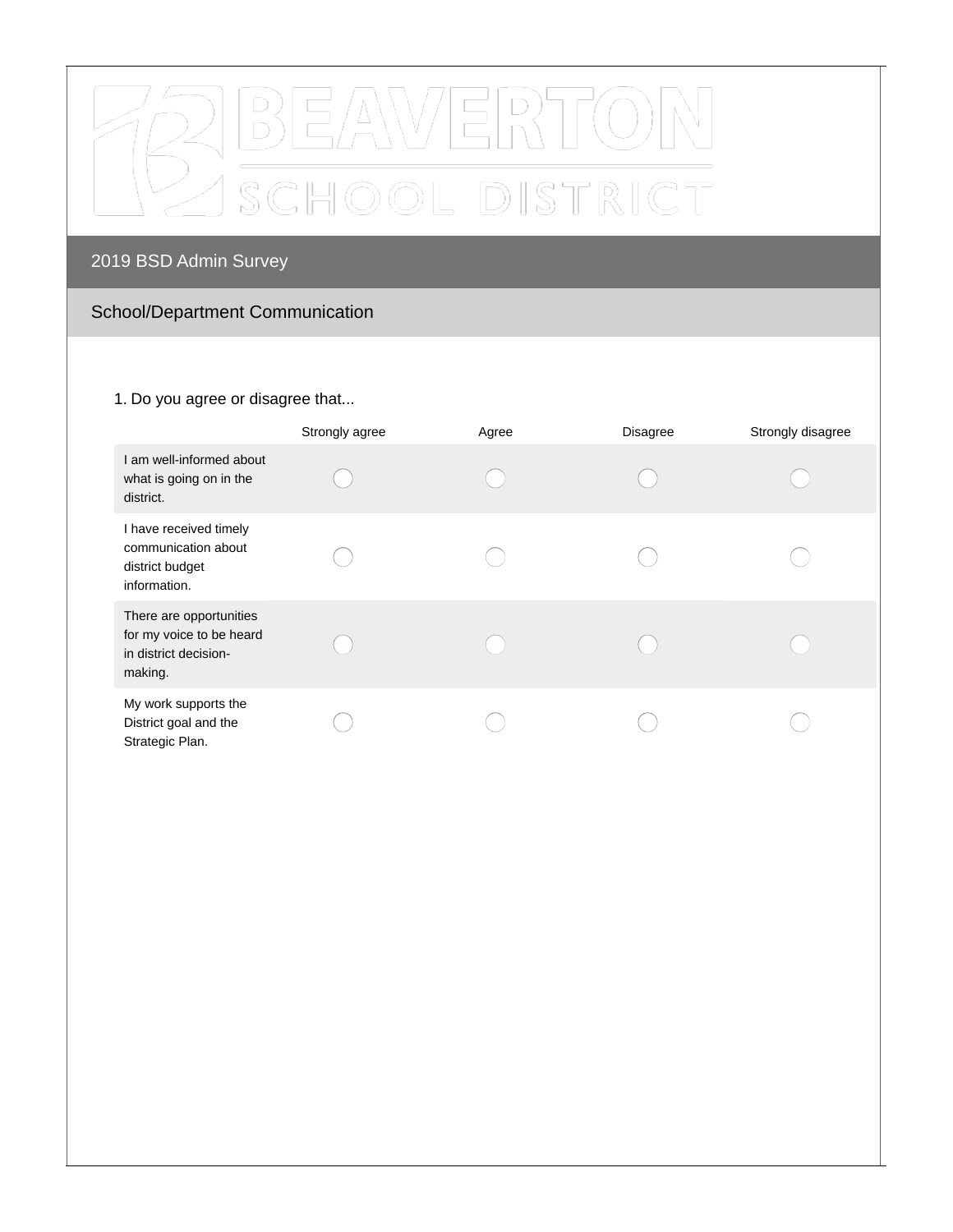# 2. Do you agree or disagree that...

|                                                                                                | Strongly agree | Agree | <b>Disagree</b> | Strongly disagree |
|------------------------------------------------------------------------------------------------|----------------|-------|-----------------|-------------------|
| I feel welcome and<br>accepted at my place of<br>work.                                         |                |       |                 |                   |
| I feel supported in my<br>work.                                                                |                |       |                 |                   |
| My work is valued.                                                                             |                |       |                 |                   |
| I generally feel safe at<br>my school or district<br>department this year.                     |                |       |                 |                   |
| I have the knowledge<br>and skills to do my job<br>well.                                       |                |       |                 |                   |
| My school or<br>department has the<br>necessary technology<br>available to support my<br>work. |                |       |                 |                   |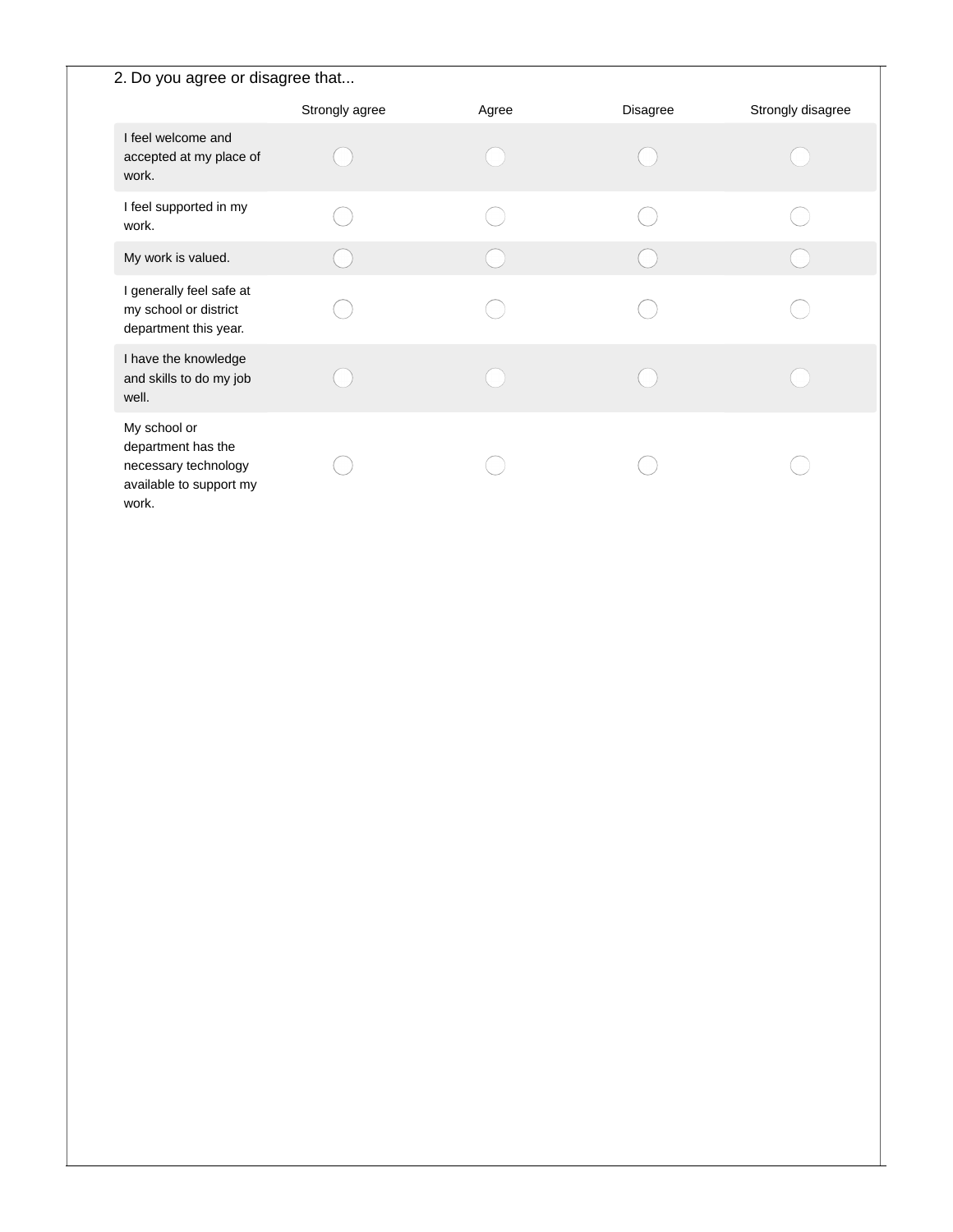

3. In your own experience, how well are these District support services performed (high, medium, or low) on these four dimensions? If you don't have any experience with a support service area, please leave that row of questions blank.

|                                           | Customer service<br>orientation | Clarity of communication | Timeliness of service<br>provided | Overall quality of service    |
|-------------------------------------------|---------------------------------|--------------------------|-----------------------------------|-------------------------------|
| <b>Business Office</b>                    | ▼                               | $\checkmark$             | $\checkmark$                      | $\check{}$                    |
| Communications &<br>Community Involvement |                                 |                          |                                   |                               |
| Custodial                                 | ⇡                               | ▲                        | ▲<br>$\checkmark$                 | ▲                             |
| <b>Facilities</b>                         |                                 |                          |                                   |                               |
| Human Resources                           | ♦                               | ▲                        | ▲                                 | ▲                             |
| Information & Technology                  | $\overline{\phantom{a}}$        |                          |                                   |                               |
| Maintenance                               | ♦                               | ▲                        | ▲<br>▼                            |                               |
| Multilingual Department                   | ▼                               |                          |                                   |                               |
| <b>Nutrition Services</b>                 | ♦                               | $\overline{\phantom{a}}$ | ▴<br>$\overline{\phantom{a}}$     | ▲<br>⇁                        |
| Risk Management                           |                                 |                          |                                   |                               |
| <b>Special Education</b>                  | ▲<br>▼                          | $\overline{\phantom{a}}$ | ▲<br>$\checkmark$                 | ▲<br>$\overline{\phantom{a}}$ |
| Superintendent's Office                   |                                 |                          |                                   |                               |
| Teaching & Learning                       | ▲<br>$\overline{\phantom{a}}$   | ▲                        | ▲<br>$\checkmark$                 | ▴                             |
| Transportation                            |                                 |                          |                                   |                               |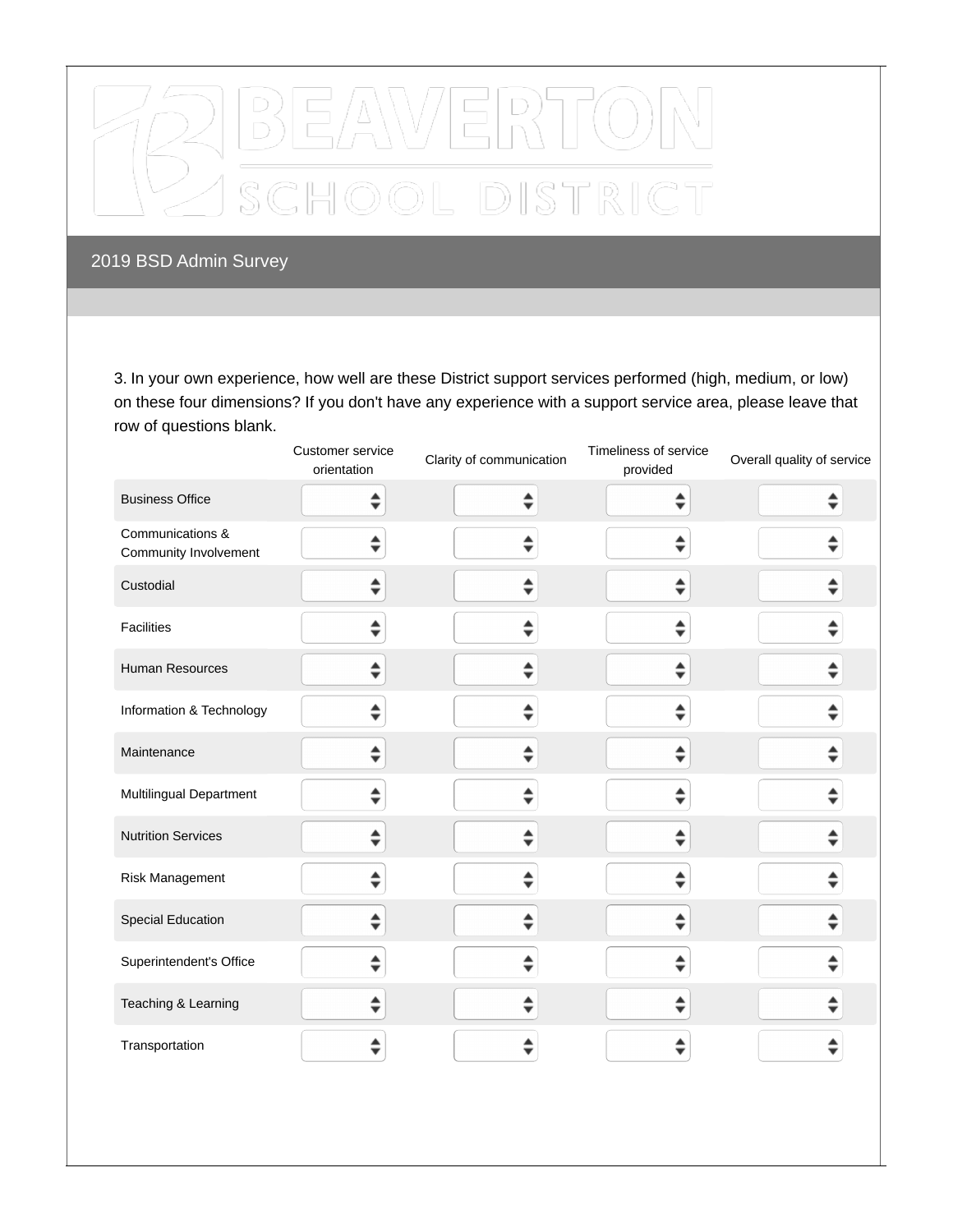# 4. District leaders

|                                                              | Never | Occasionally | Sometimes | Usually | Always |
|--------------------------------------------------------------|-------|--------------|-----------|---------|--------|
| Walk their talk                                              |       |              |           |         |        |
| Make and keep<br>commitments                                 |       |              |           |         |        |
| Seek win-win solutions                                       |       |              |           |         |        |
| Get results in ways that<br>inspire trust                    |       |              |           |         |        |
| Effectively establish,<br>grow, extend, and<br>restore trust |       |              |           |         |        |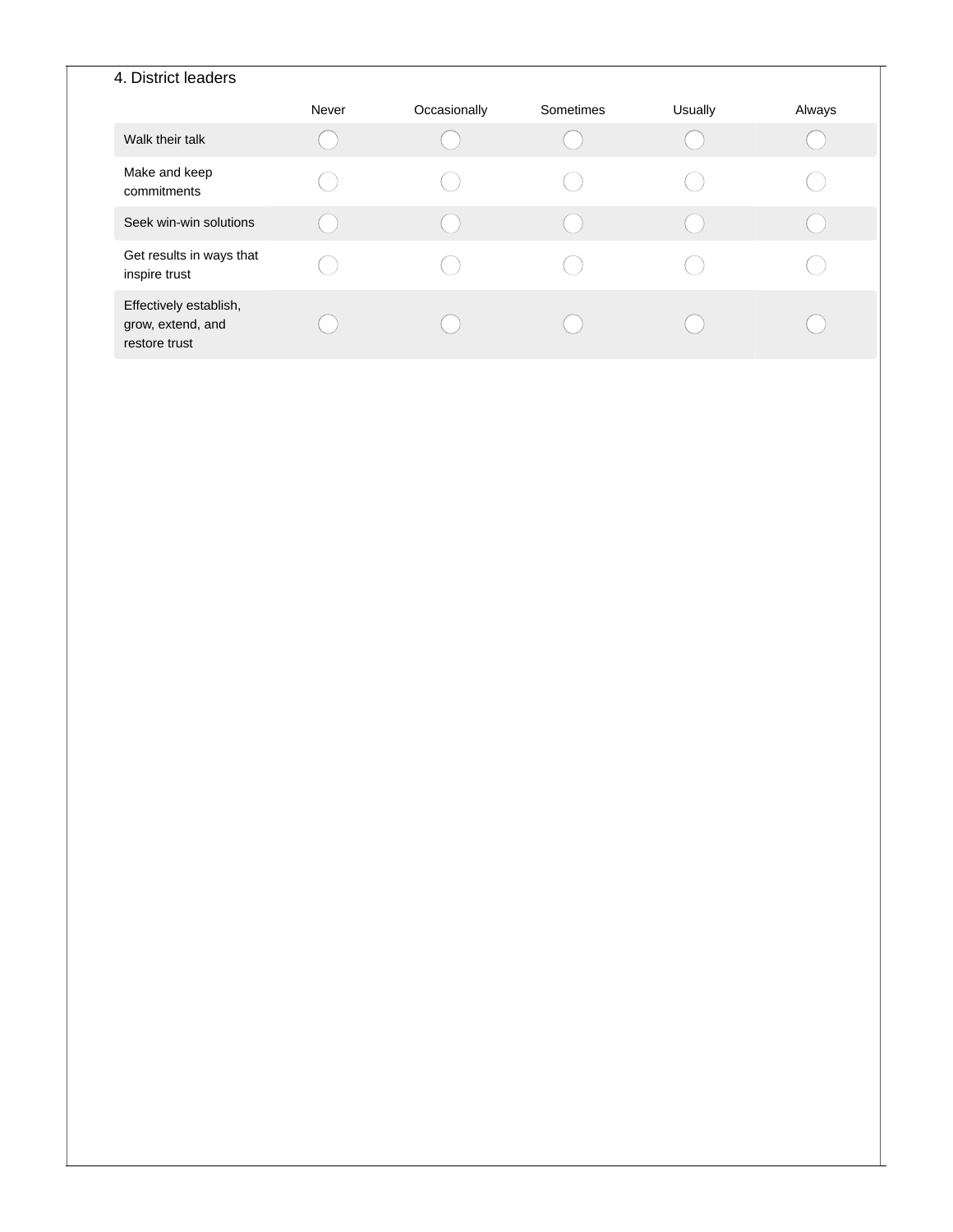

District Comments--Optional

**While comments are optional, this is a chance for you to share your views without being identified.**

**Please avoid including details that may make your response identifiable. For example, writing "This** is my first year as principal of Bayside High School" makes it easy to identify the writer of the **comments.**

**District leaders will receive a copy of the comments sent separately from the rest of the survey responses so that no one will be identified based on other responses.**

**If you do not wish to leave any comments, select the "next" button to continue.**

5. There are many ways that the District communicates with staff (Superintendent emails, BSD Briefs, Staff Talk, etc.).

Please share any suggestions you have about how to improve Beaverton School District communication.

6. What would you say is going well in the District, a specific department, and/or role?

7. What recommendations do you have to improve the District?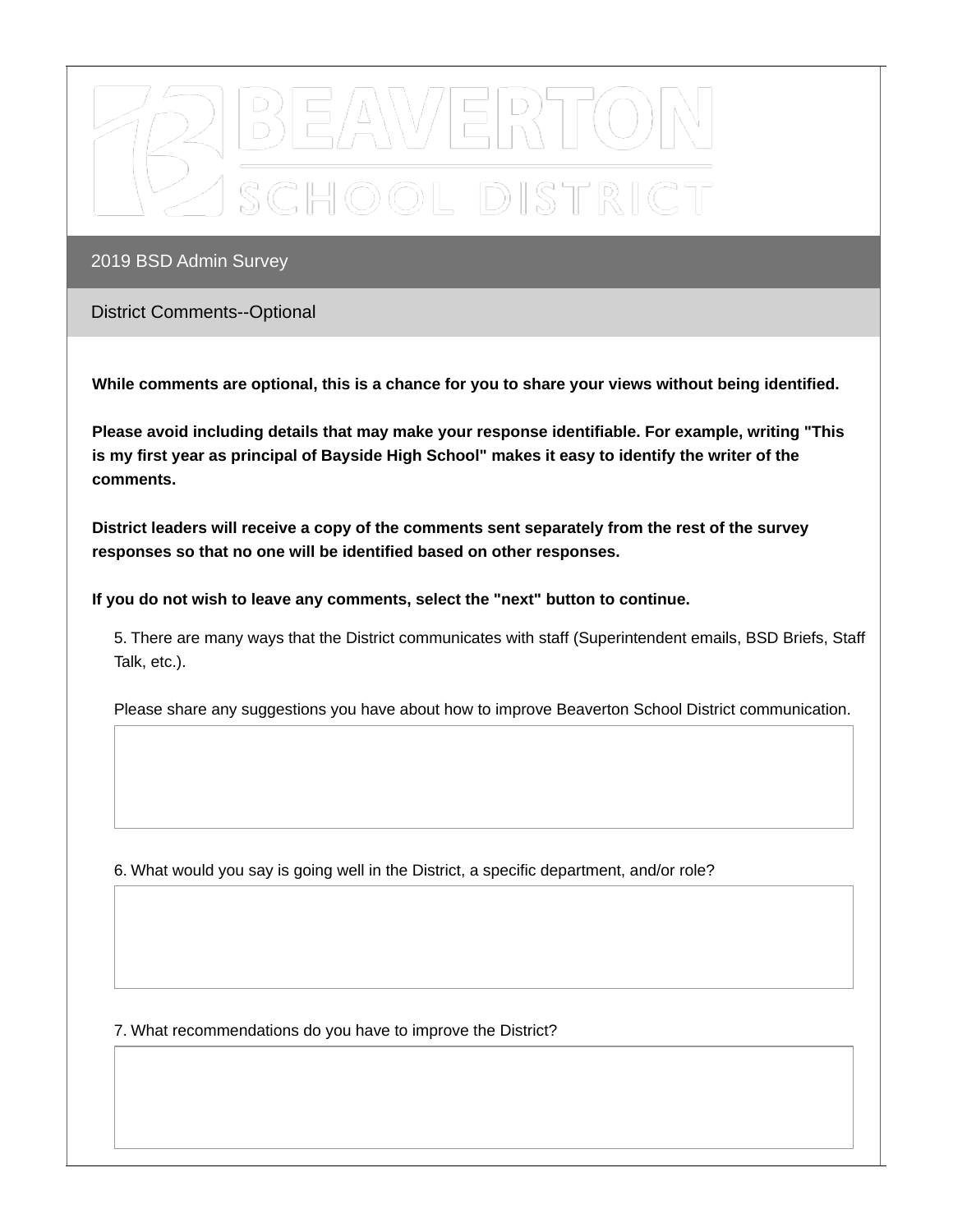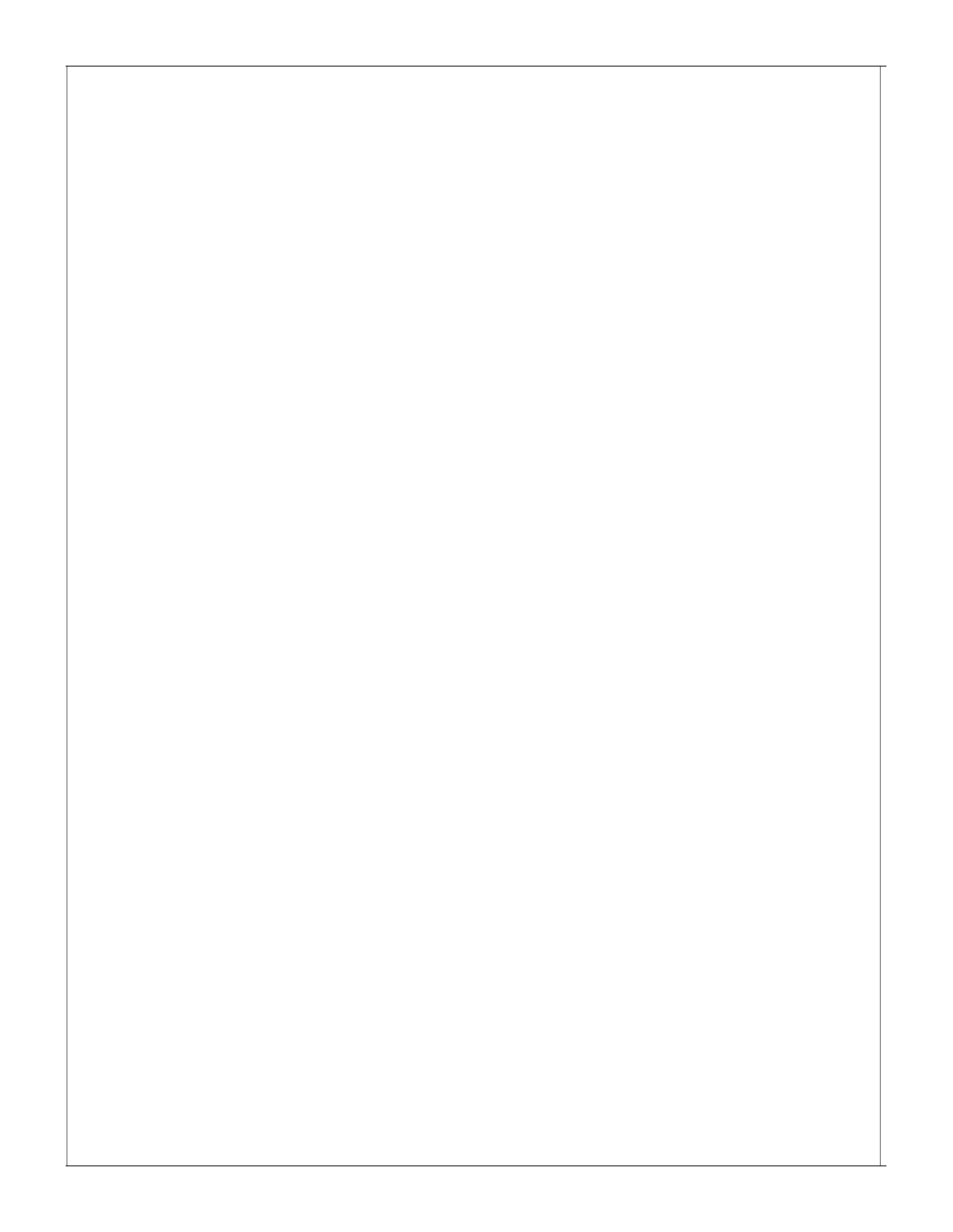

| 2019 BSD Admin Survey         |
|-------------------------------|
|                               |
|                               |
| * 8. Do you work in a school? |
| $\operatorname{\mathsf{Yes}}$ |
| ${\sf No}$                    |
|                               |
|                               |
|                               |
|                               |
|                               |
|                               |
|                               |
|                               |
|                               |
|                               |
|                               |
|                               |
|                               |
|                               |
|                               |
|                               |
|                               |
|                               |
|                               |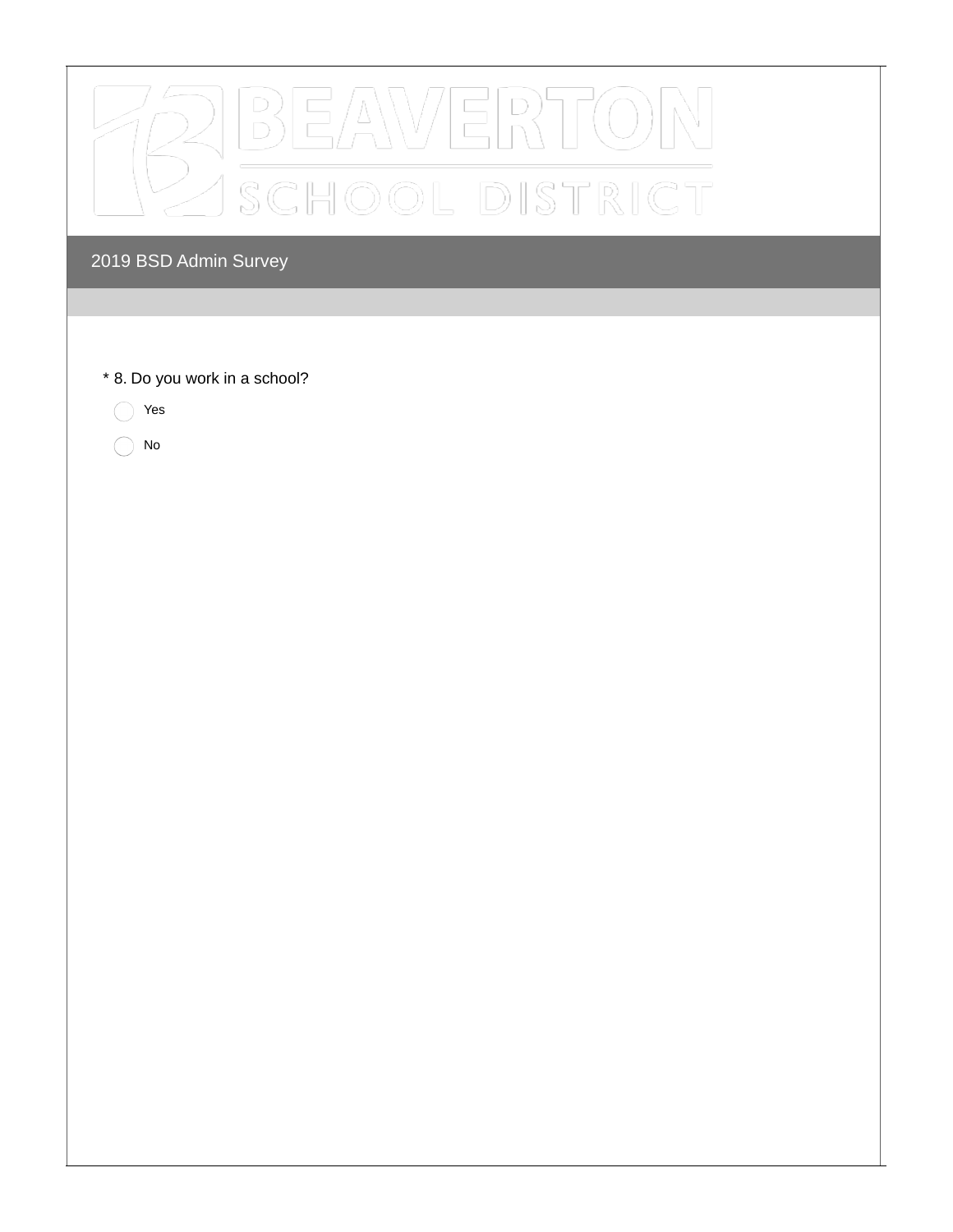

#### 9. I have easy access to data to identify student learning needs and monitor student growth.

- Strongly agree
- Agree
- Disagree
- Strongly Disagree

### 10. Please consider Wednesday Early Release for the following questions.

|                                                                                           | <b>Strongly Agree</b> | Agree | <b>Disagree</b> | <b>Strongly Disagree</b> |
|-------------------------------------------------------------------------------------------|-----------------------|-------|-----------------|--------------------------|
| Wednesday teacher-<br>directed collaboration is<br>improving teacher<br>practice.         |                       |       |                 |                          |
| Wednesday<br>administrator-directed<br>collaboration is<br>improving teacher<br>practice. |                       |       |                 |                          |
| Wednesday Week 3<br>professional<br>development is<br>improving teacher<br>practice.      |                       |       |                 |                          |
| Families at my school<br>seem to have adjusted<br>to the Early Release<br>schedule.       |                       |       |                 |                          |

### 11. Please add any comments on Wednesday Early Release professional development. (Optional.)